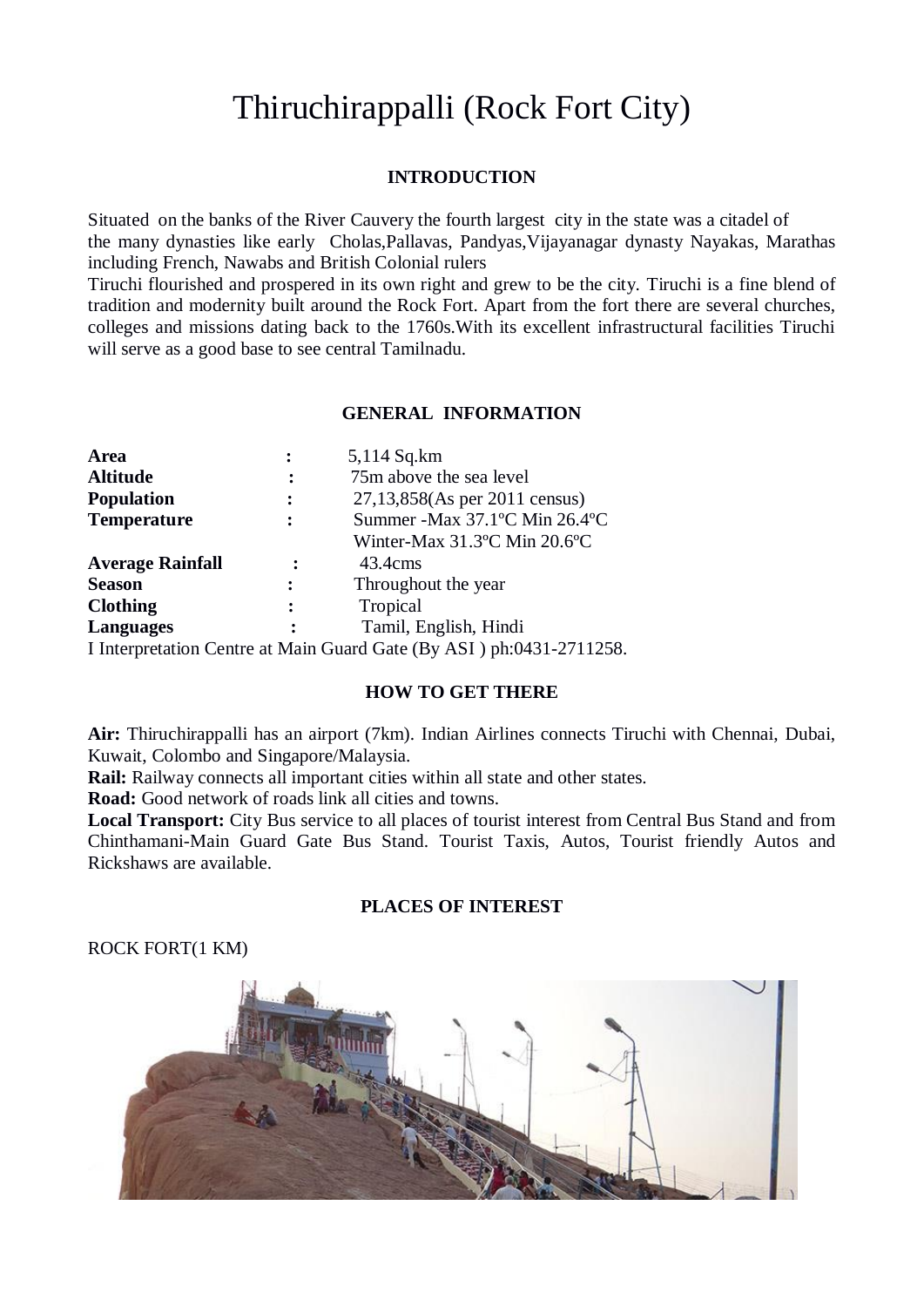Tiruchi's most famed landmark is an 83-mtr.tall rock fort which is the only outcrop in the otherwise flat land of the city. The most amazing fact about the rocks is that it is one of the oldest in the world-approximately 3,800 million years, which makes it as old as the rocks of Greenland and older than the Himalayas. The sheer abruptness of its rise is an attention grabber itself, but the temple at the summit,427 steps hewn out of rock lead to the top where there are inscriptions dating back to the 3rd Century B.C. Hardly anything remains of the ramparts but the Main Guard Gate is still intact. The fort played an important role during the Carnatic Wars and according to an inscription mainly contributed to lay the foundations of the British empire in India.

Atop of the rock is the UchipillaiyarKoil a temple dedicated to Lord Vinayaka from where one can enjoy a panoramic view of Tiruchi. A flight of steps leads to the Thayumanavarswami Temple, dedicated to Lord Siva where the lingam is a projection of the rock itself. Below the Siva Temple there are two Pallava cave temples that have beautiful sculptures of the  $6<sup>th</sup>$  and  $7<sup>th</sup>$  centuries A.D. At the foot of the Rock Fort is a tank and a pavilion which are used during the float festival of the temples. Near the tank is the house where Robert Clive lived when he was in Tiruchi and an 18th century Christ Church built by Reverend Schwartz of Denmark .The house is now part of Tiruchi's famous St.Joseph's College.Ph:2704621.

# SRIRANGAM(3 KM)



The District's most important pilgrim centre is located in an island just 10 km from Tiruchi. Srirangam ,surrounded by the waters of River Cauvery on one side and its tributary Kollidam on the other side is a 600 acre island-town enclosed within the seven walls of the gigantic Lord Ranganathaswami Temple There are 21 gopurams, among which the Rajagopuram is the tallest in South India. The 72 mtr high 13-tiered Rajagopuram was built in 1987 and dominates the landscape for miles around, while the remaining 20 gopurams were built between the  $14<sup>th</sup>$  and  $17<sup>th</sup>$  centuries. Originally ,there was just a small shrine where the temple is today ,but is was added on to and expanded by the Cholas, Cheras, Pandyas, Hoysalas the Vijayanagar Kings and Nayaks of Madurai, and today Srirangam stands as the biggest temple complex in the country.Ph:2432246.

# TIRUVANAIKKAVAL(1 KM)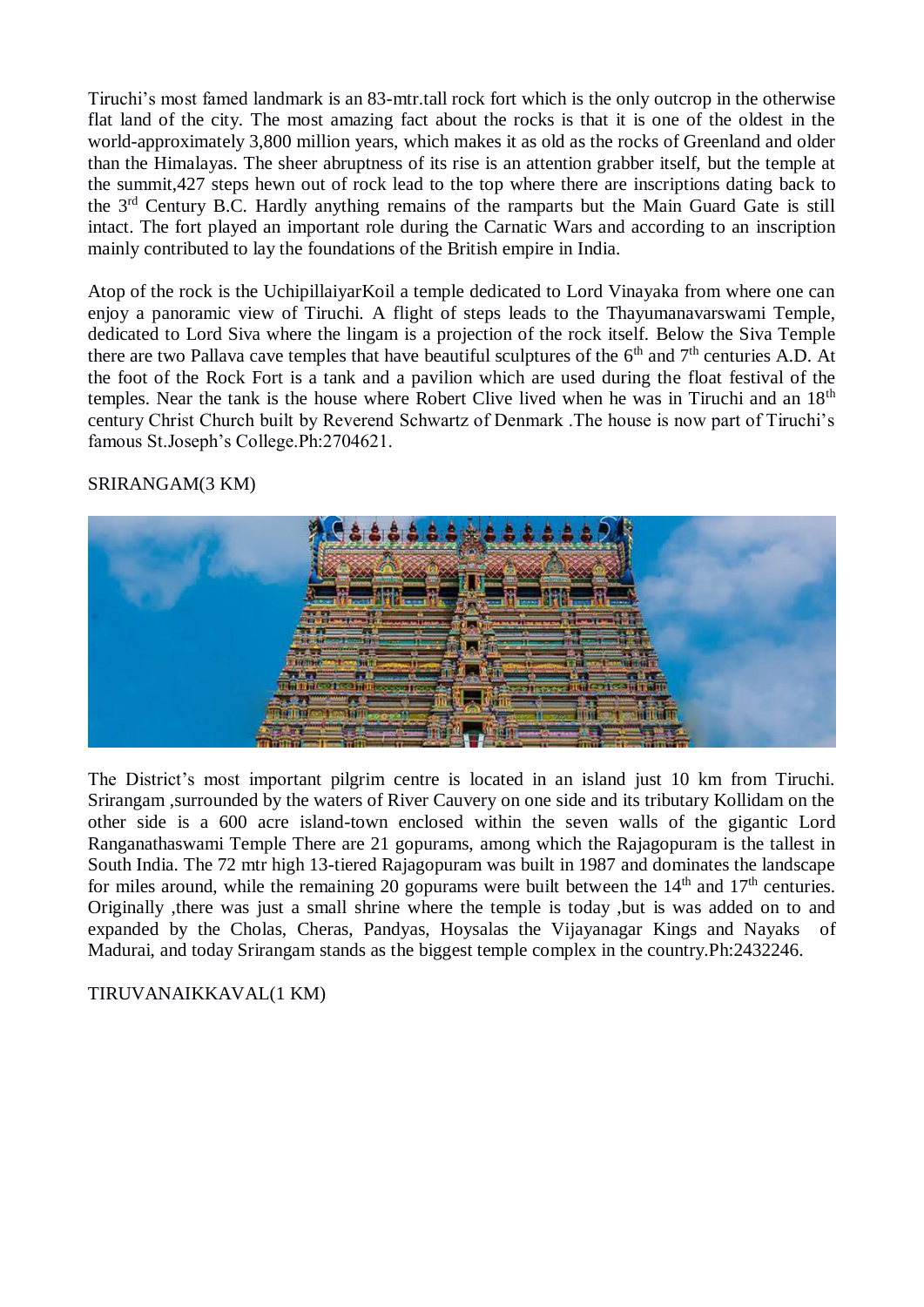

Situated 2 km east of Srirangam this beautiful Siva temple steals the show from the larger Ranganathaswami temple due to its excellent architectural design. The temple is named after the elephant which is believed to have worshipped Lord Shiva here and installed underan ancient jambu tree. The Lingam is partially submerged by water and is meant to represent Water ,one of the five elements.Ph:2230257.

# ST.LOURDES CHURCH (1 KM)



The church located near the Rockfort Teppakulam based on the French architecture is the oldest one of its kind Church of Our Lady of Lourdes is the replica of the Basillica of Lourdes ,the world famous place of pilgrimage in south France.

# NADHIRSHA DHARGA (5 KM)

The Dharga built 1000 years ago, stood as a holy place for Muslims .The Festival of 'urs' is celebrated in the mosque every year with a great boom. Many devotes from various parts of Tamilnadu visit this mosque during the festival rituals.

## SAMAYAPURAM (8 KM)

This is a very famous Pilgrimage centre dedicated to the Goddess Mariamman .it is one among the abodes of Shakti in india .Panchaprakaram ,Poochorithal Vizha nad Brahmotsavam are some of the festivals that attract many devotees.Ph:2670460,2670807.

# VAYALOOR (8 KM)

A very fine picnic spot located on the outskirts of Tiruchirappalli having a temple dedicated to Lord Murugan in the midst of lush green vegetarian Ph:2607344.